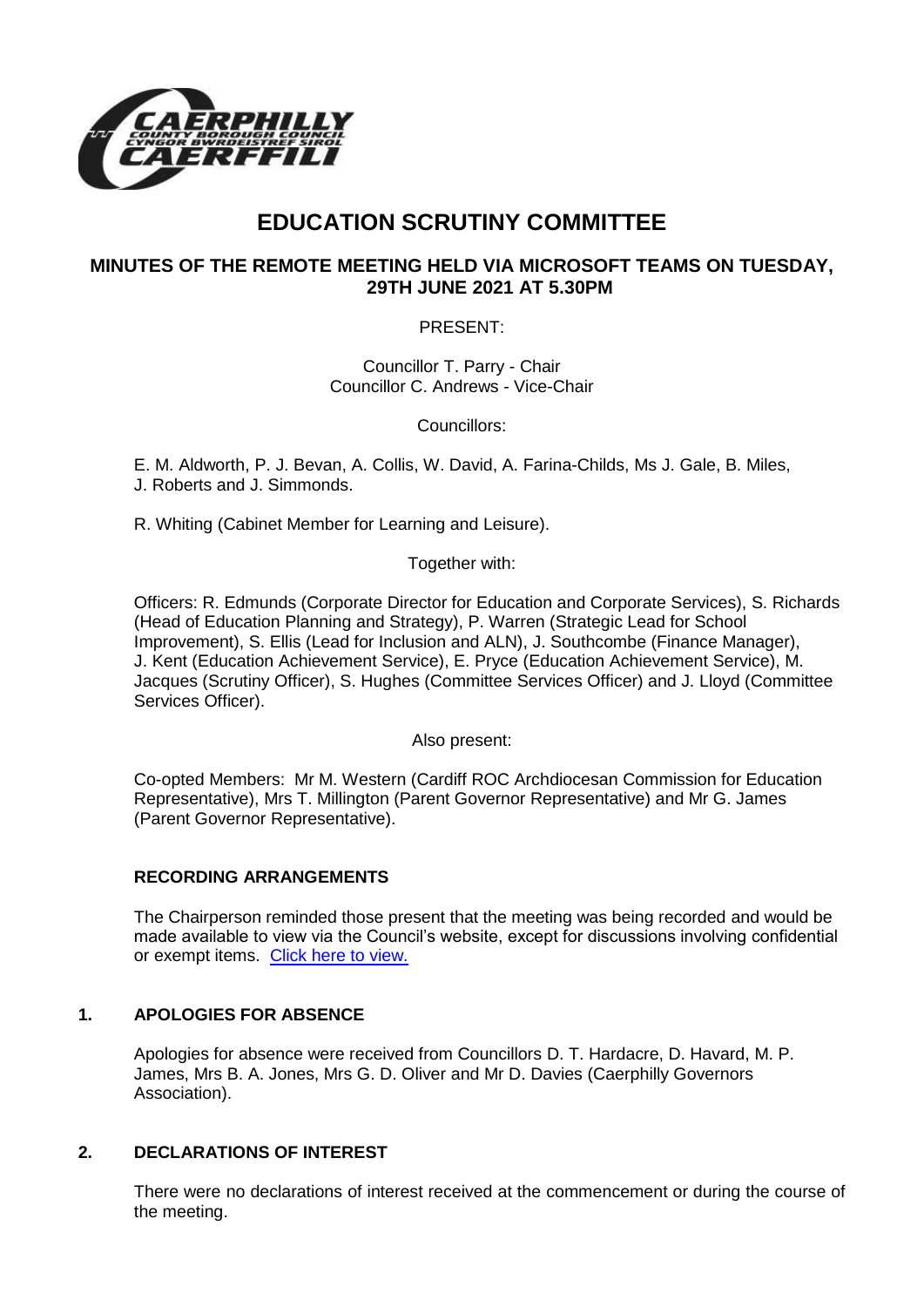#### **3. MINUTES – 17TH MAY 2021**

RESOLVED that the minutes of the Education Scrutiny Committee meeting held on 17th May 2021 (minute nos 1- 8) be approved as a correct record and signed by the Chair.

## **4. CONSIDERATION OF ANY MATTER REFERRED TO THE SCRUTINY COMMITTEE IN ACCORDANCE WITH THE CALL-IN PROCEDURE**

There had been no matters referred to the Scrutiny Committee in accordance with the call-in procedure.

#### **5. EDUCATION SCRUTINY COMMITTEE FORWARD WORK PROGRAMME**

Consideration was given to the report which outlined details of the Education Scrutiny Committee Forward Work Programme for the period June 2021 to March 2022 and included all reports that were identified at the Education Scrutiny Committee meeting held on Monday 17th May 2021. Members were asked to consider the Forward Work Programme, alongside the Cabinet Forward Work Programme, prior to publication on the Council's website.

It was proposed that the following two items be added to the Education Scrutiny Committee Forward Work Programme:

- (i) A report on the response rate from schools when asked for reports to be presented to Foster Panels.
- (ii) A regular update report on the New Curriculum for Wales. A request for also made for Headteachers to be invited to give evidence to the Scrutiny Committee.

Following consideration of the report, and subject to the additional reports proposed, it was moved and seconded that the recommendations be approved. By way of Microsoft Forms voting this was unanimously agreed.

RESOLVED that the Education Scrutiny Committee Forward Work Programme be published on the Councils' website.

#### **6. CABINET REPORTS**

None of the Cabinet reports listed on the agenda had been called forward for discussion at the meeting.

#### **REPORTS OF OFFICERS**

Consideration was given to the following reports.

#### **7. INCLUSION COMPENDIUM**

The Cabinet Member for Learning and Leisure introduced the report to consult with Members on the new Inclusion Compendium and seek their views prior to consideration by Cabinet.

Members were advised that the report is about the Inclusion Compendium, which altogether includes the Inclusion Strategy in addition to a range of stand-alone guidance and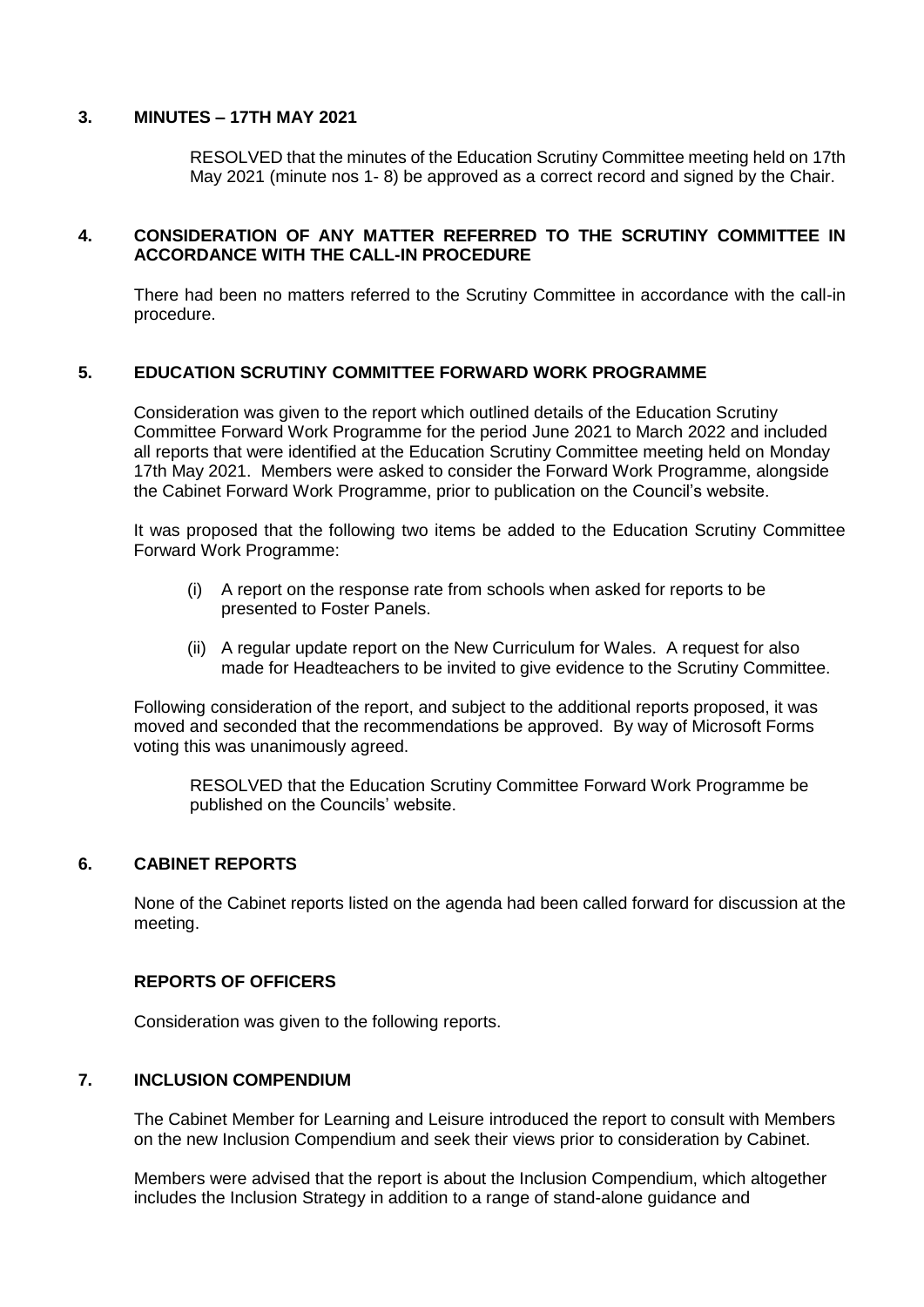documentation which underpins the strategy and is to be used by schools, parents, Governors, Councillors and partners to help implement and understand it.

Members were made aware that previously the Inclusion Strategy was going to be an 'Exclusion Strategy', however it was felt that focussing on 'exclusions' was the wrong emphasis. That is why this strategy has a focus on inclusion, it is about ensuring that as much as possible is done to ensure young people remain in education, and only to use exclusions where absolutely necessary. Members were informed that the Strategy involves building relationships with partners such as schools, the Youth Service, EAS, Education Welfare Services, Social Services, and others to ensure any issues that might develop are identified early, and support provided. It was highlighted that monitoring and self-evaluation is built into the Strategy and the Compendium to ensure data can be gathered and evaluated. The Cabinet Member for Learning and Leisure expressed thanks to the Lead for School Improvement and her team. The Lead for Inclusion and ALN shared a presentation with the Scrutiny Committee on the Inclusion Compendium.

A Member welcomed the Strategy but outlined concerns regarding the way schools manage children with challenging behaviours. It was felt that their challenges can have a disruptive impact on other children who are learning in the same environment. The Member stressed the importance of having adequate financial support for schools in order to implement the Inclusion Strategy. The Lead for Inclusion and ALN advised that there was no quick fix. Members heard how a cultural change was necessary and how an emphasis was placed on early intervention and engagement with partners. One Member, who is a School Governor, highlighted the good work being done at Ysgol Gyfun Cwm Rhymni in the area of inclusion.

The Education Scrutiny Committee noted the content of the report and provided their views as part of the consultation process.

#### **8. NEETS STRATEGY**

The Cabinet Member for Learning and Leisure introduced the report to consult with Members on the new Engagement and Progression (NEETs - Not in Education, Employment or Training) Strategy and associated matters, and seek their views prior to the consideration by Cabinet.

Members were informed that the Engagement and Progression, or NEETS, Strategy aims to set out the Council's arrangements and intentions to ensure that young people are able to positively progress into education, employment or training post-16. It was highlighted that this strategy involves aligning the Council's strategy with other local and national guidance, including the six priorities contained in the Welsh Government's National Engagement and Progression Framework which can be found under section 5.4 of the report. Members were advised that altogether it involves a collective approach across the various relevant partner organisations to develop a keen understanding of why young people are or may become NEET, and the consequences. It sets out the varying roles and responsibilities of stakeholders inside and outside of the Local Authority, and an emphasis on collaboration and partnership working. The Cabinet Member for Learning and Leisure expressed thanks to the Strategic Lead for School Improvement and the Youth Service Manager.

The Strategic Lead for School Improvement highlighted that the document recognises a range of vulnerabilities that can contribute to a pupil becoming at risk of NEET and goes at length to talk about a flexible approach to making sure that securing the pathway to success is right.

A question was asked as to whether or not more behavioural problems were discovered on transition to Comprehensive Schools. The Strategic Lead for School Improvement outlined how transition can be a challenging time for pupils. Members heard how there was a role for schools in terms of offering support in this area and ensuring that the correct skills are developed to avoid pupils becoming at risk of NEET.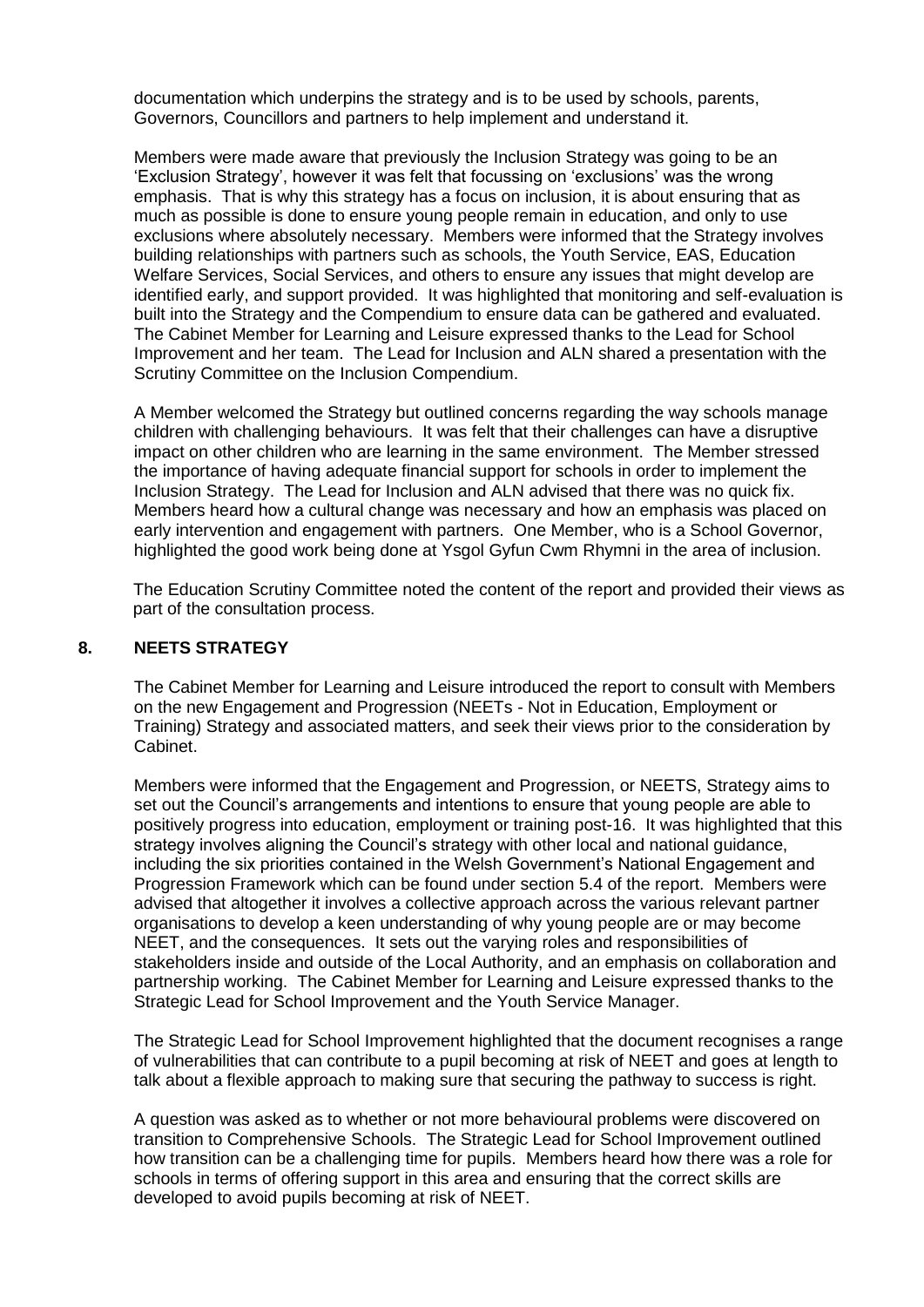The Education Scrutiny Committee noted the content of the report and provided their views as part of the consultation process.

#### **9. SLA AGREEMENTS**

The Cabinet Member for Learning and Leisure introduced the report to provide Members with an overview of the SLAs (Service Level Agreements) available to schools and details with regards to the level of purchase for the Authority's internal services, following Members request for this information.

It was highlighted that there are a wide range of services available to schools via an SLA arrangement which are detailed under section 5.1 of the report and also included in the appendices. Members were advised that every financial year schools decide whether they want to purchase. In this process, they can raise queries and review their arrangements. Members were informed that in 2020/2021 schools paid £2.4 million for the support provided in some of these SLAs, and in many cases the level of purchase is 100%, and reference was made to the breakdown of this under appendix 4 of the report. Members were advised that this level of purchase is excellent and, together with the regular opportunities for schools to review and feedback on services, suggests that they are successful. Agreements are issued on an annual basis and service areas must continue to respond to meet the needs of schools to ensure that this level of support for our internal services continues.

In response to a query regarding the Covid-19 hardship fund, the Finance Manager informed Members that the announcement from Welsh Government is that it will continue to the end of September and there is further discussion going on with local authorities and treasurers, but there is a level of uncertainty post September.

The Education Scrutiny Committee noted the content of the report.

## **10. NEW CURRICULUM FOR WALES IMPLEMENTATION**

The Cabinet Member for Learning and Leisure introduced the report and handed over to the Assistant Director of EAS to provide Members with an update on Curriculum for Wales Implementation, within the context of the Covid-19 Pandemic. The design of the Curriculum for Wales Framework was explained to the Scrutiny Committee. Progression and assessment in the Curriculum for Wales Framework and assessment as part of evaluation and improvement was outlined to Members.

A Member raised concerns regarding the Welsh language provision if the new framework provides schools with greater autonomy and flexibility in terms of the curriculum. The Assistant Director of EAS advised Members that Welsh was a mandatory element under the curriculum framework and was therefore seen as strengthening the language in schools.

Clarification and further information were sought in terms of assessment and evaluation. It was highlighted that learner assessment information would not be used for accountability purposes and a question was raised as to how the local authority will assess whether pupils are progressing and what information should be used to evaluate schools performance. The EAS Assistant Director (Policy & Strategy) outlined how this would be a challenge collectively for all partners and explained how it was the intention for more softer qualitative data to be used. Members heard how quality of school leadership was of paramount importance in this regard.

In response to a question as to whether ESTYN would be taking a more prominent role in the future, the EAS Assistant Director (Policy & Strategy) advised that the ESTYN Framework had not changed at the moment. Members heard how under previous frameworks hard data and